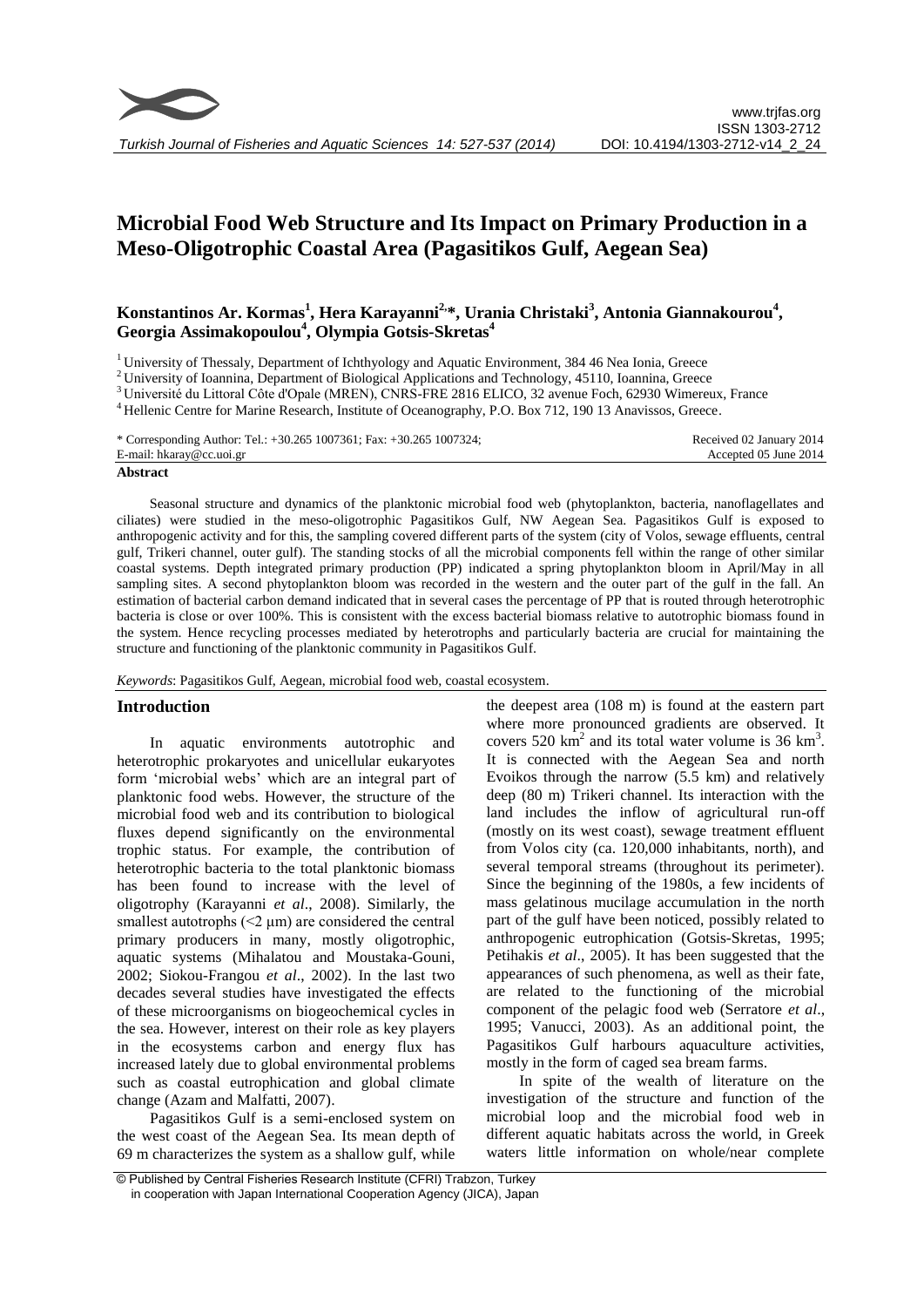microbial food webs is available, especially in coastal systems (Giannakourou *et al*., 2005). In the case of Pagasitikos Gulf, although there is a reasonable amount of information on several physical, chemical, and biological factors of its water column processes (Friligos, 1987; Friligos and Gotsis-Skretas, 1989; Triantafyllou *et al*., 2001; Petihakis *et al*., 2012), no data exist on its water column microbial food web. This paper is an investigation of the pelagic microbial food web of this coastal semi-enclosed system and its impact on primary production, on a spatiotemporal scale related to the system's different trophic states

and its interaction with land.

## **Materials and Methods**

Eight sampling stations covering the entire gulf area (Figure 1, Table 1) were visited in April, May and September 1999 with the R/V 'AEGAEO'. The stations represented different parts of the gulf: the city/port of Volos, the sewage outfall, the central gulf, the Trikeri channel, and the outer area influenced by the Aegean Sea and Evoikos gulf (Koliou-Mitsou, 2000). Sea water was collected using a Go-Flow



**Figure 1**. Map of sampling sites in Pagasitikos Gulf, Greece.

**Table 1**. Sampling stations in the Pagasitikos Gulf

| <b>Sampling Station</b> | Maximum depth (m) | Location         |
|-------------------------|-------------------|------------------|
| D                       | 30                | City of Volos    |
|                         | 75                | Sewage effluents |
| EA                      | 60                | Sewage effluents |
| HA                      | 95                | Central gulf     |
| KA                      | 75                | Central gulf     |
| NA                      | 85                | Trikeri channel  |
| <b>OA</b>               | 75                | Trikeri channel  |
| QA                      | 85                | Outer area       |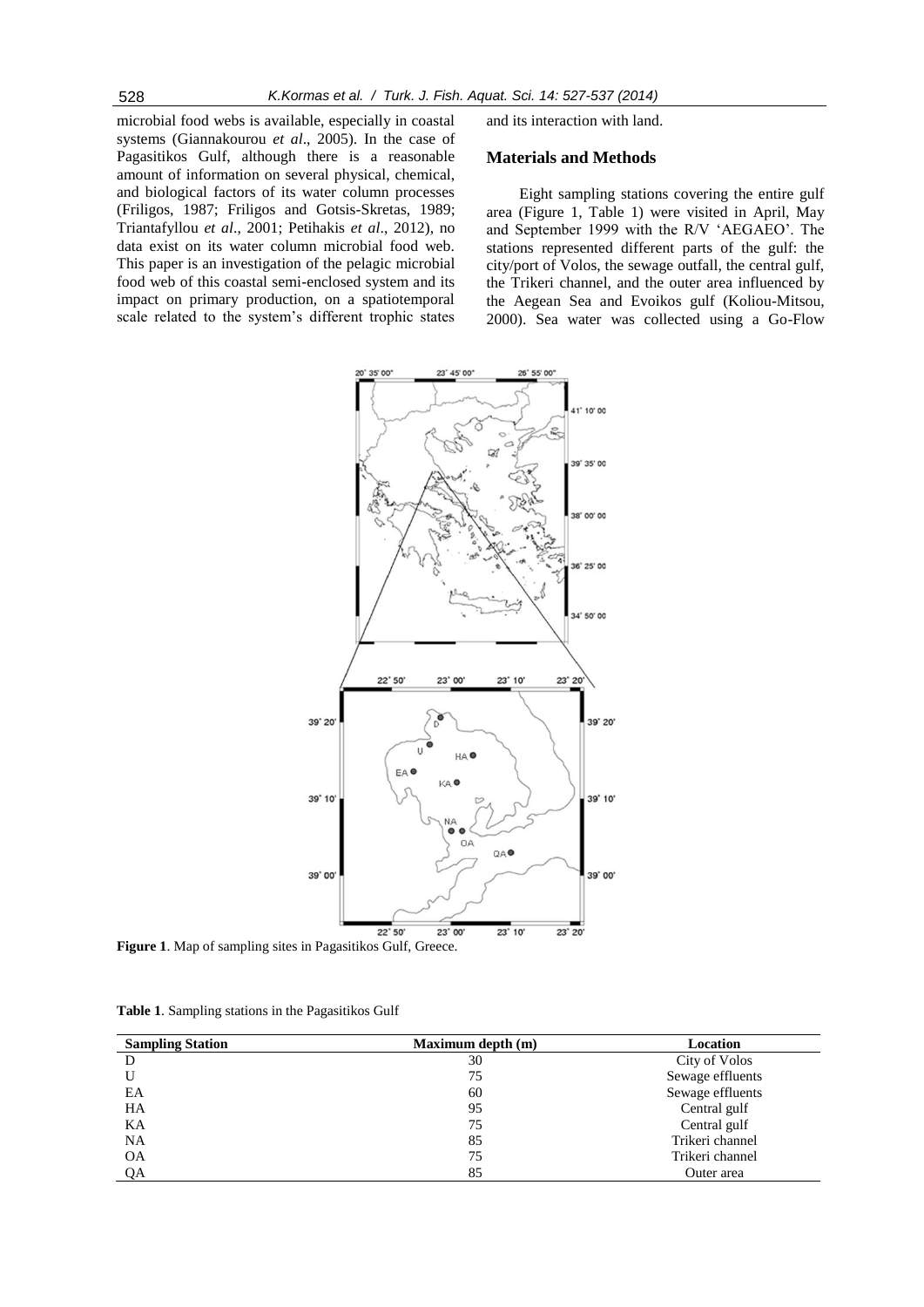rosette from four to nine depths (1, 10, 20, 30, 40, 50, 60, 75, 90 m) between the sea's surface and its bottom, depending on the depth of each station (Table 1). Vertical profiles of temperature and salinity were obtained by CTD casts.

Phytoplankton chlorophyll-*a* (chl-*a*) was determined by fluorometric measurements of acetone extracts (Yentsch and Menzel, 1963) in two fractions, 0.2 to 2  $\mu$ m and >2  $\mu$ m (hereafter referred as picoplankton and phytoplankton > 2 μm respectively). Appropriate volume of seawater (until the filter was almost clogged, 2-3 l) was filtered through Millipore polycarbonate filters of 0.2 and 2 μm pore size and was frozen at -20°C until analysis. The fluorescence of the extracted chlorophyll was measured using a Turner AU-10 fluorometer, previously calibrated against chlorophyll-*a* standard solution. An acidification step was not used, but according to Turner Designs Instructions Manual, a procedure for measuring extracted chlorophyll-*a* free from the errors associated with chlorophyll-*b* and phaeopigments was followed by using the proper excitation, emission and reference filters, and lamp, according to (Welschmeyer, 1994).

Phytoplankton production (PP) was measured at four characteristic/representative stations (D, HA, EA, OA) by the  $^{14}$ C-technique (Steemann-Nielsen, 1952). Samples from surface to the bottom (at 10 m increments) were used to fill 130ml plexiglass (transparent, 2 mm thickness) bottles (two light and one dark, for each depth). Each bottle was inoculated with 1ml of  $5\mu$ Ci (185 kBq) of NaH<sup>14</sup>CO<sub>3</sub> (sodium bicarbonate, Amersham), and incubated *in situ* using a free-floating buoyed which allowed incubation at the depth from which samples were taken. The incubation rig was deployed at midday and recovered after  $\sim$  2 hours. At the end of incubations samples were filtrated through 0.2μm polycarbonate Millipore filters under low-vacuum pressure (<100mmHg). Filters were placed in (20ml) scintillation vials, acidified with 1ml 0.5N HCL to remove dissolved  $^{14}$ C (inorganic C). The sample vials left uncapped in a fume hood to dry overnight to the remove the unfixed inorganic  $^{14}$ C. Upon evaporation of the acid, 10ml liquid scintillation cocktail was added. The mixtures were refrigerated until analysis. Radiation of  $^{14}C$  taken up by phytoplankton was measured in a scintillation counter (Beckman Liquid Scintillation Counter, BECKMAN LS 6500), that used an internal standard for quenching. The conversion of radioactive counts to carbon turnover followed the method described by Steemann-Nielsen (1952).

For heterotrophic bacteria and nanoflagellate counts, seawater samples of 10 and 30ml, respectively, were preserved with formaldehyde (2% final concentration). Samples were kept at 4°C in the dark until filtered on black Nuclepore filters (pore size: 0.8 mm and 0.2 mm for nanoflagellates and bacteria respectively) and stained with DAPI (Porter and Feig, 1980) within a few hours of sampling.

Filters were stored at -20°C until counting and measured by using an Olympus AX-70 PROVIS epifluorescence microscope at 1000X under UV excitation. Cyanobacteria and phototrophic nanoflagellates (PNF) were counted under blue light excitation. Both heterotrophic (HNF) and phototrophic nanoflagellates were sorted in three size classses:  $\langle 3, 3\n-5 \rangle$  and  $\langle 5 \rangle$  µm. Bacterial biomass was estimated by applying a conversion factor of 30.2 fg cell-1 (Fukuda *et al*., 1998). Bacterial production was estimated using the <sup>3</sup>H-leucine uptake method as described by Kirchman et al. (1985). For each depth, duplicate samples (10-20 ml) and a control fixed with formol (2% final concentration) were incubated in the dark at in situ temperature with 1 nM L- $[4,5^{-3}H]$ leucine and 19 nM non radioactive leucine. After 2h incubation was terminated by addition of formalin (2% final concentration). Radioactivity was measured using a Packard LS 1600 Liquid Scintillation Counter scintillation analyser. Concentration kinetic experiments showed that isotopic dilution was negligible and bacterial production was calculated according to Kirchman (1993) from  ${}^{3}$ H-leucine incorporation rates.

For ciliate enumeration, 500 ml of surface (2 m) sea water were preserved with borax-buffered formaldehyde (final concentration 2%). The samples were stored at 4°C in the dark and examined within 3 months of collection. Before examination samples were left to settle in their bottles in the dark at 4°C, and after 48 h the top 400 ml of the sample was slowly siphoned off. The bottom 100 ml of the sample was transferred to settling chambers and allowed to settle for 24 h. Finally, the sample was examined using an Olympus IX-70 inverted microscope at 200Χ. Examination of the supernatant (top 400 ml of sample siphoned) showed minimal cell loss (0 to 6%) during the above sample concentration process.

#### **Results**

#### **Physical Environment**

Mean temperature (Figure 2) ranged from  $12.9\pm0.2$ °C (April) to  $18.5\pm5.1$ °C (September). In May, temperature increased in the upper 40 m of the water column and a thermocline (ca.  $25 - 31$  m) further developed in September. Salinity (Figure 2) ranged between 35.7 and 38.9 with a strong halocline ca.  $23 - 30$  m in September.

#### **Chlorophyll**

Chorophyll- $a$  (Figure 3) ranged between  $\leq 0.01$ (HA: Central gulf, May) and  $2.26\mu g$  l<sup>-1</sup> (D: City of Volos, April). The highest variation in chl-*a* values was found at station  $D$   $(0.63-2.26\mu g I^{-1})$ . In September, chl-a reached  $0.83\mu$ g l<sup>-1</sup> (OA: Trikeri channel, near the entrance of the gulf). Mean depth integrated values of chl-*a* in the study area were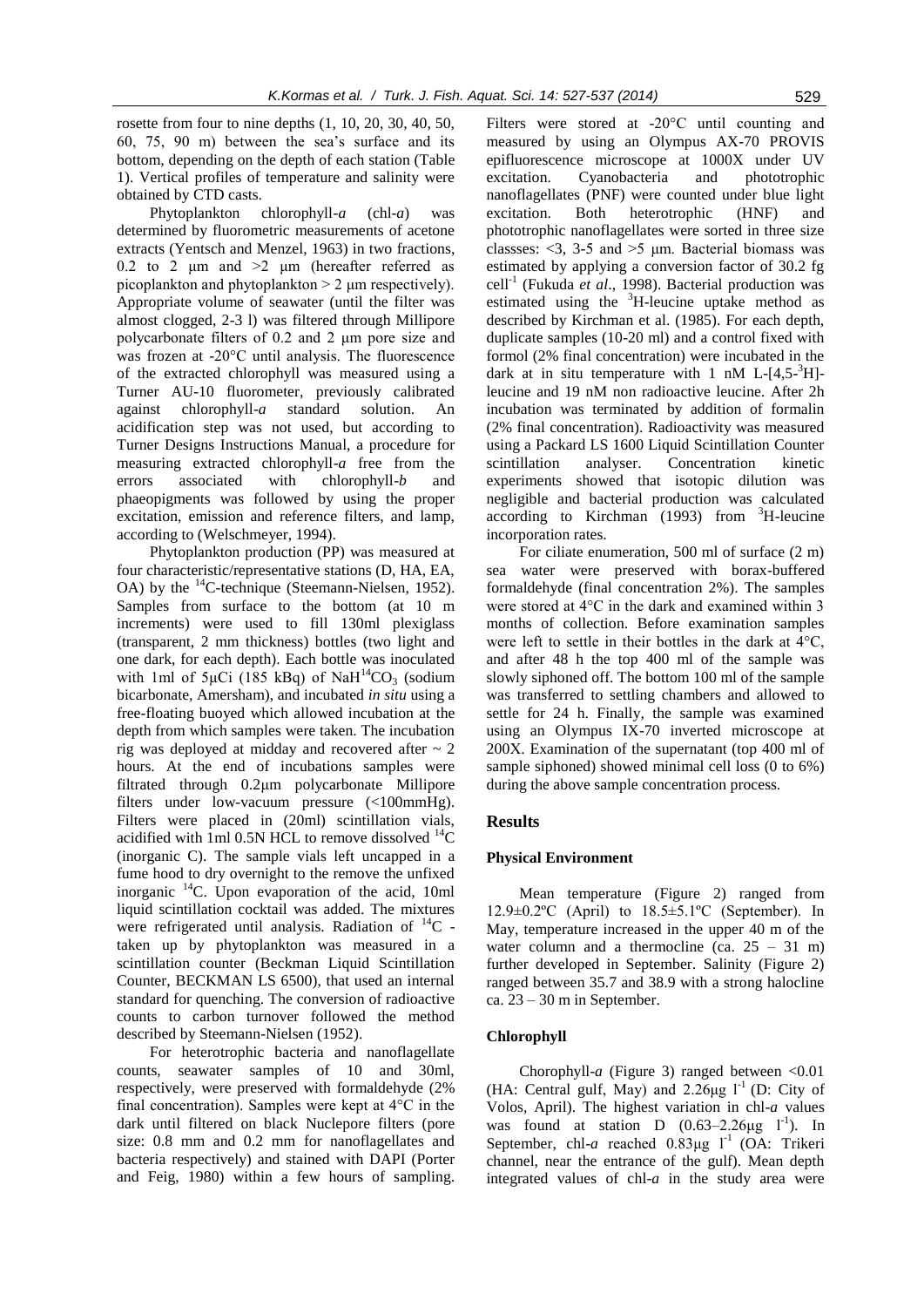

**Figure 2**. Depth profile of temperature and salinity in Pagasitikos Gulf, Greece in April (A, D), May (B, E) and September (C, F).

similar in April and May  $({\sim}24 \pm 8$  mg m<sup>-2</sup>) and decreased in September  $(18\pm8$  mg m<sup>-2</sup>). In general, phytoplankton >2μm depth integrated chl-*a* represented >51% of total chl-*a* except at the stations located at the inner (D) and the central gulf (HA and KA) in April and/or May and near the gulf entrance (OA) in September (36 – 44 %). Phytoplankton  $>2\mu$ m contribution to total chl-*a* increased or remain constant at the inner/central stations (D, HA, U, EA) and decreased at the outer stations (KA, OA, QA) between April and September.

#### **Heterotrophic Bacteria and Cyanobacteria**

Bacterial abundance ranged between 1.2 and 9.6  $x$  10<sup>5</sup> cells ml<sup>-1</sup> (April). Maximum September values did not exceed  $5.9 \times 10^5$  cells ml<sup>-1</sup>. The highest variation was found at EA (sewage effluent) where values ranged between 4.0 (September) and 7.5 (April) x  $10^5$  cells ml<sup>-1</sup>. QA (outer area) presented the lowest variation in bacterial densities (from  $4.6 \times 10^5$ ) in September to 5.7  $\times 10^5$  in April cells ml<sup>-1</sup>). As for bacteria, cyanobacteria abundance showed a

decreasing trend from April  $(0.57 - 11.26 \times 10^4 \text{ cells})$ ml<sup>-1</sup>) to September (0.14 – 2.4 x 10<sup>4</sup> cells ml<sup>-1</sup>). The highest variation occurred at NA (Trikeri channel) where cyanobacteria density ranged from 0.40 (September) to 11.26 (April) x  $10^4$  cells ml<sup>-1</sup>. HA presented the narrowest range of values (0.22 in September – 3.32 in May x  $10^4$  cells ml<sup>-1</sup>). For both heterotrophic and phototrophic bacteria, peak abundance occurred above 30 m in April and May, while in September depth variations were much lower. Mean depth integrated densities of cyanobacteria (Figure 4) in the study area varied between  $0.85\pm0.16$  and  $3.48\pm1.33$   $\times10^{14}$  cells m<sup>-2</sup> and presented statistically significant variations between samplings. Bacteria depth integrated densities in the study area ranged from 2.90 $\pm$ 0.83 to 4.02 $\pm$ 0.93 x10<sup>14</sup> (Figure 4). Statistically significant differences were found between April and September cruises. In particular, depth integrated abundance of cyanobacteria decreased by a factor >2 in all sampling stations between April and September. For bacteria, depth integrated abundance showed maximum values in April as well, except to HA (central gulf) and EA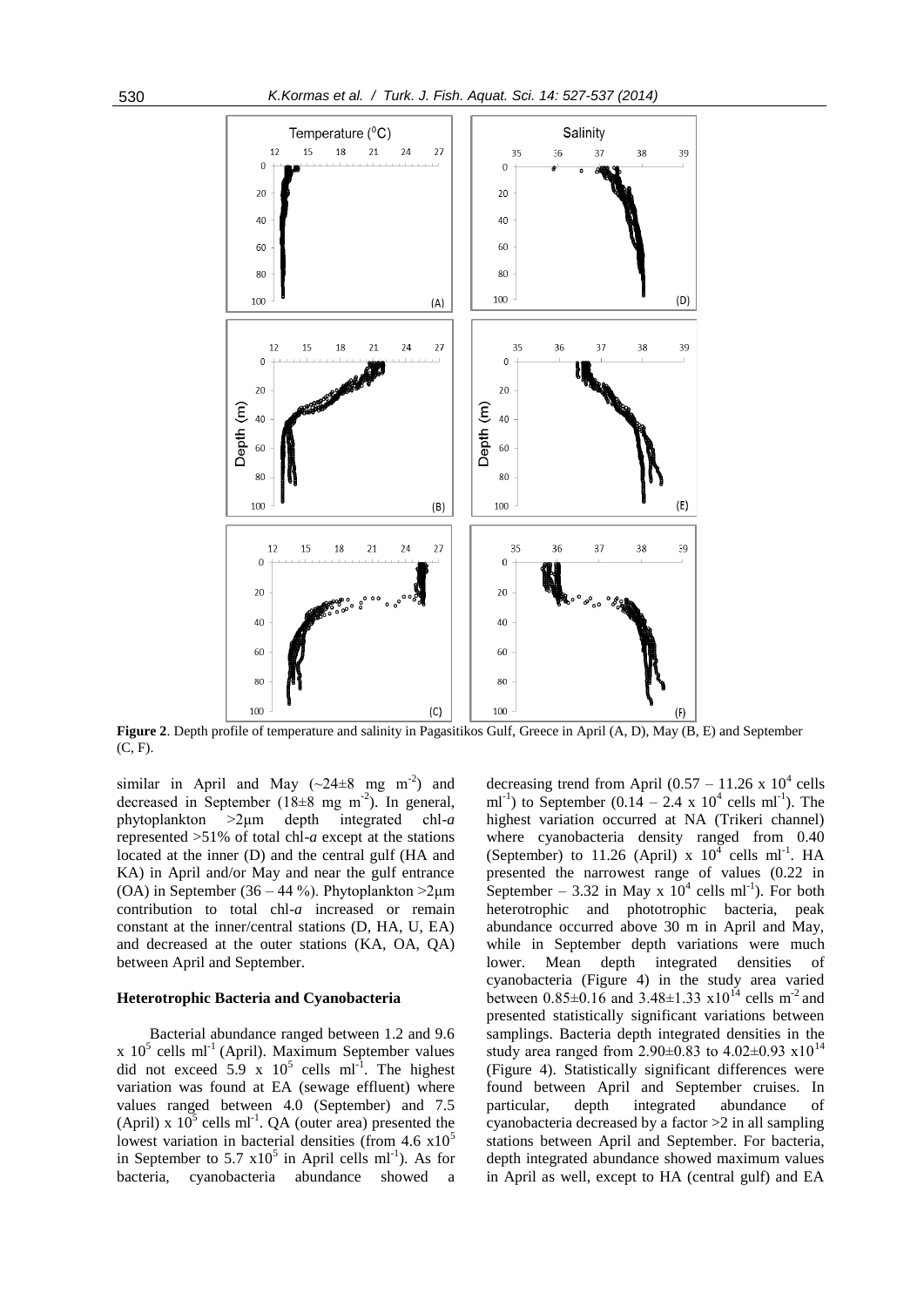

**Figure 3**. Depth profiles of chlorophyll a in April (A), May (B) and September (C).

(sewage effluent) where maxima occurred in May (Figure 4).

## **Nanoflagellates and Ciliates**

Nanoflagellates (NF) were counted at 5 stations (U, HA, KA, OA, QA) in May and September. Total abundance ranged between 1.70 and  $11.34 \times 10^3$  cells ml<sup>-1</sup>. HNF densities varied from 1.42 to 10.49 x  $10^3$ cells ml<sup>-1</sup>. PNF showed less variation  $(0.00 - 4.96 \text{ x})$  $10<sup>3</sup>$  cells ml<sup>-1</sup>). In May, HNF abundance peaked at all stations within the top 10m of the water column, decreasing with depth. PNF peak abundances were observed between 10 and 50 m. In September, the depth profile of both HNF and PNF showed a more uniform pattern. Mean depth integrated nanoflagellate abundance was in the order of  $55.06 \pm 14.00$  and  $41.32 \pm 11.05$  x  $10^{10}$  cells m<sup>-2</sup> in May and September respectively (Figure 4). HNF always dominated the nanoflagellate assemblage representing ≥57% of it.

Ciliate abundance in surface sea water (Figure 4) was higher at all stations in April (1040 – 4210 cells l <sup>-1</sup>), while in May and September it decreased sharply  $(10 - 185 \text{ and } 60 - 460 \text{ cells } 1^{-1} \text{ respectively}).$ 

#### **Primary and Bacterial Production**

Primary production (PP) ranged between <0.01 (HA: central gulf, September) and 1.89 (D: city of Volos/inner gulf, April)  $\mu$ gC l<sup>-1</sup> h<sup>-1</sup> and it occasionally reached 3.23  $\mu$ gC l<sup>-1</sup> h<sup>-1</sup> (at 75 m of HA in April, Figure 5). In September maxima reached 1.11 μgC  $l<sup>-1</sup>$ h<sup>-1</sup> (OA: Trikeri channel/gulf entrance). During the study, the highest range of values was found at HA (central gulf,  $\langle 0.01 - 3.23 \mu gC \, l^{1} \, h^{1} \rangle$  followed by D and OA (<0.1 – 1.89 µgC  $l^{-1}$  h<sup>-1</sup>). As for chl-*a* (Figure 3) depth profiles of PP showed their highest values within the top 30m in April and May and a lower variation in September (Figure 5). Depth integrated primary production decreased seasonally at D and HA. In EA (sewage effluent) and OA, PP increased in May and showed low variation in September (Figure 6). In D, HA and EA phytoplankton  $>2\mu$ m contribution to total PP increased from ≤42% to ≥55% from April to September in contrast to OA where its contribution decreased from 81% to 42% respectively.

Maximum bacterial production (BP) occurred at station D in April (1.00  $\mu$ gC l<sup>-1</sup> d<sup>-1</sup>, Figure 5). In May and September, BP reached 0.187 (station D) and 0.05 (station HA)  $\mu$ gC l<sup>-1</sup> h<sup>-1</sup> respectively. Mean depth integrated bacterial production decreased from 5.55  $\pm$ 0.98 mgC m<sup>-2</sup> h<sup>-1</sup> to 3.01  $\pm$  2.27 mgC m<sup>-2</sup> h<sup>-1</sup> between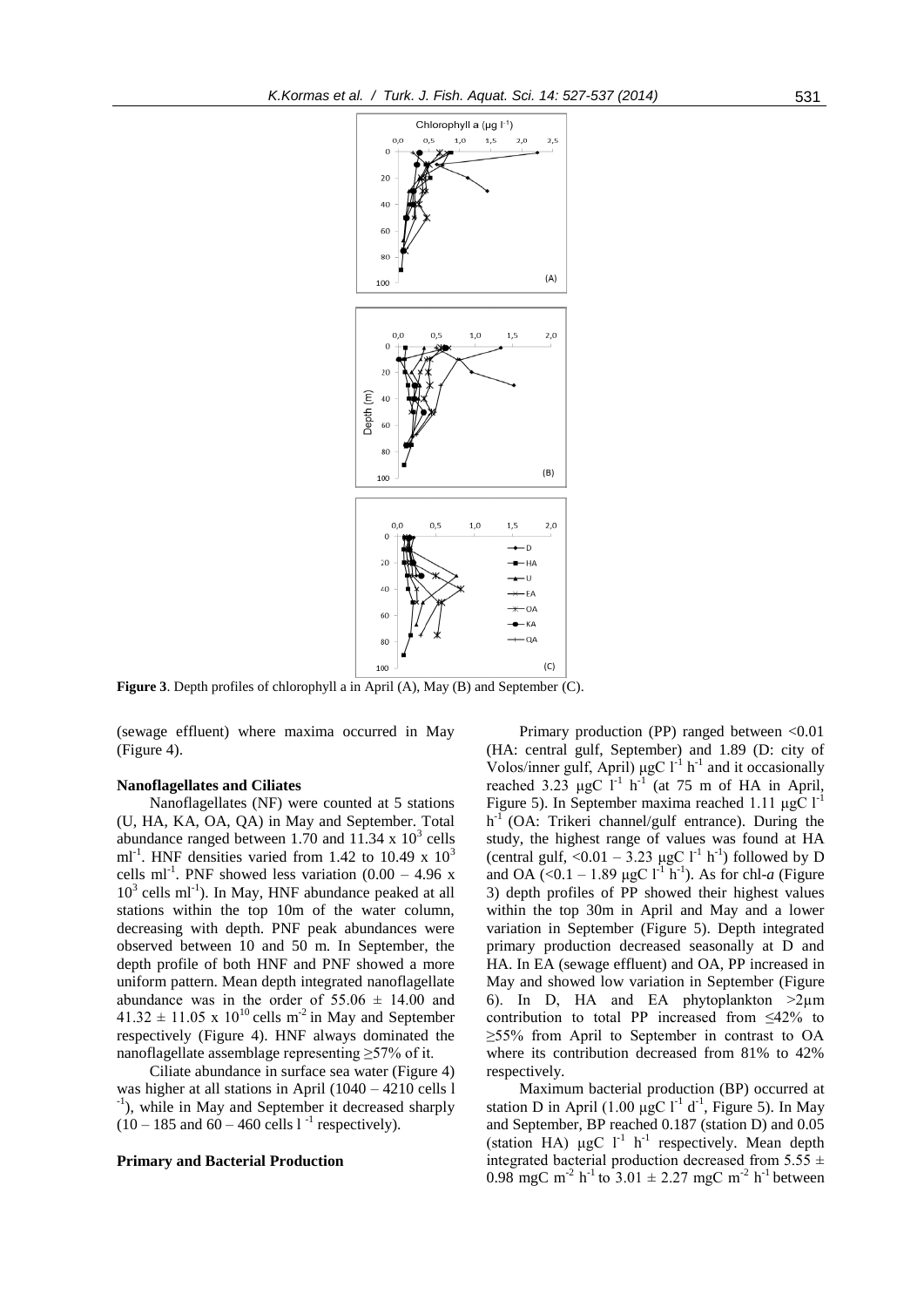

**Figure 4**. Depth integrated abundance of bacteria, cyanobacteria and nanoflagellates in April, May and September. Ciliate abundance at surface (5m) in volumetric units.

April and September across the entire study area (Figure 6). An exceptionally high value was recorded at HA (central gulf) in September (7.36 mgC m<sup>-2</sup> h<sup>-1</sup>).

#### **Discussion**

Pagasitikos Gulf, located in the NW Aegean Sea in the E Mediterranean, showed typical temperature and salinity patterns for a temperate coastal system (Wisshak *et al*., 2010; Celik, 2013). Temperature increased between May and September and a strong thermocline, as well as a halocline, developed during the summer and remained undisturbed until early autumn. Ignatiades (2005) suggested that the trophic status in the Aegean Sea could be classified as: open oligotrophic; offshore mesotrophic or inshore eutrophic, based on chlorophyll concentration and primary productivity. According to chlorophyll values, eutrophic conditions prevail at the inner part of the gulf (station D, city of Volos) during spring while the central and outer part of the area can be classified as meso-oligotrophic. In September, Pagasitikos Gulf is characterized as oligotrophic, although a deep chlorophyll maximum of 0.5-0.83 μg l<sup>-1</sup> corresponding to mesotrophic conditions was found at the external part of the area. High chl-*a* values within the inner gulf  $(3.5 \mu g I^{-1})$  area were also recorded one year earlier, in April 1998 (Petihakis *et al*., 2005). According to this study, these values are related to the shallow depth and nutrient inputs from the city of Volos. Primary production remained relatively low during the study even at the inner station D  $(\leq 0.8 \mu gC \quad l^{-1} \quad h^{-1})$  characterizing a mesotrophic to oligotrophic situation (Ignatiades, 2005). High chlorophyll – low primary production values were also found in the Thermaikos Gulf, a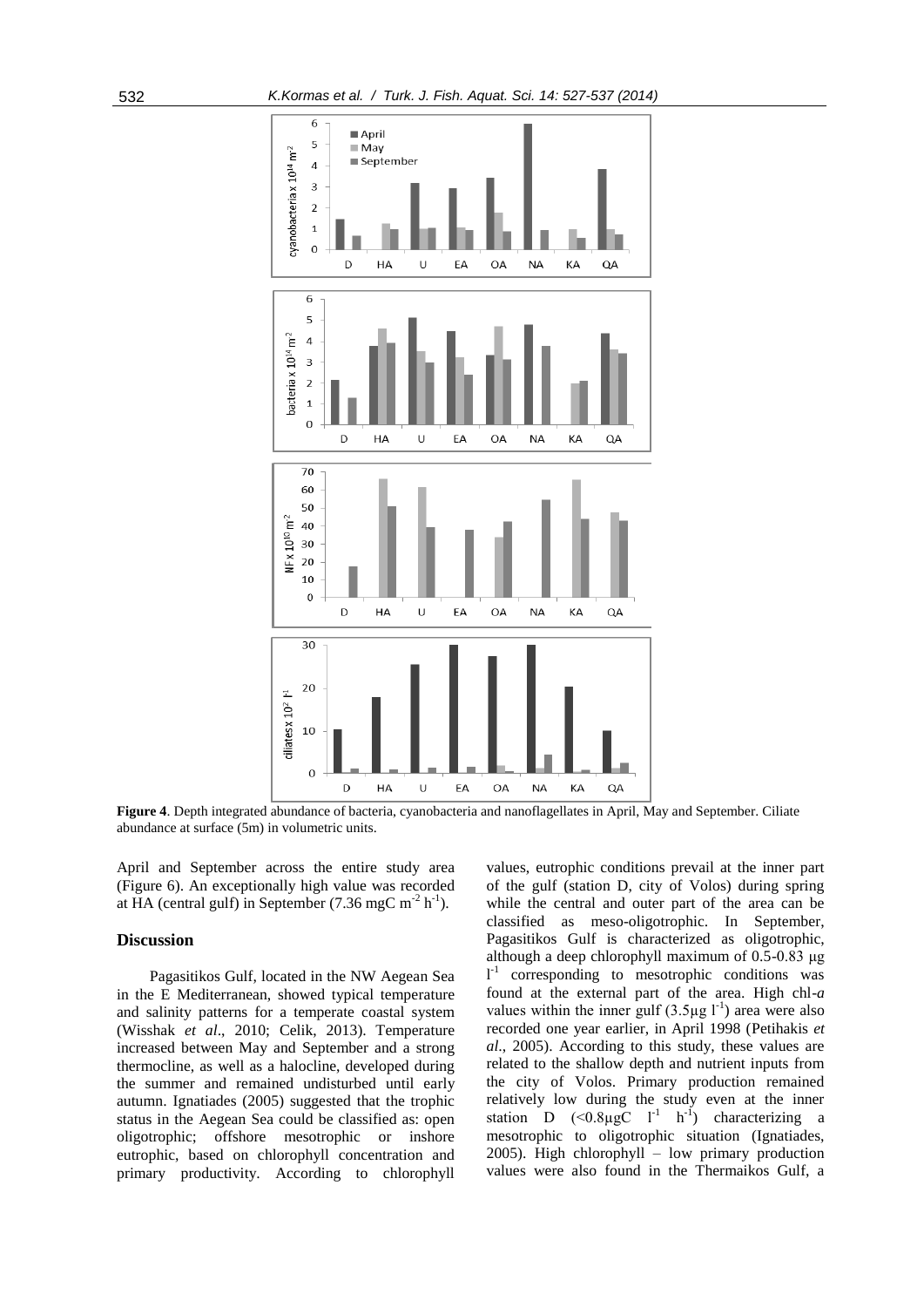

**Figure 5**. Depth profiles of Bacterial (BP) and Primary Production (PP) in April (A, D), May (B, E) and September (C, F). Maximum BP value (1.00 µgC  $l^{-1}$  d<sup>-1</sup>) recorded at station D (5m) in April is not shown on the graph for simplicity reasons.



Figure 6. Depth integrated values of Bacterial (BP) and Primary Production (PP) in April, May and September.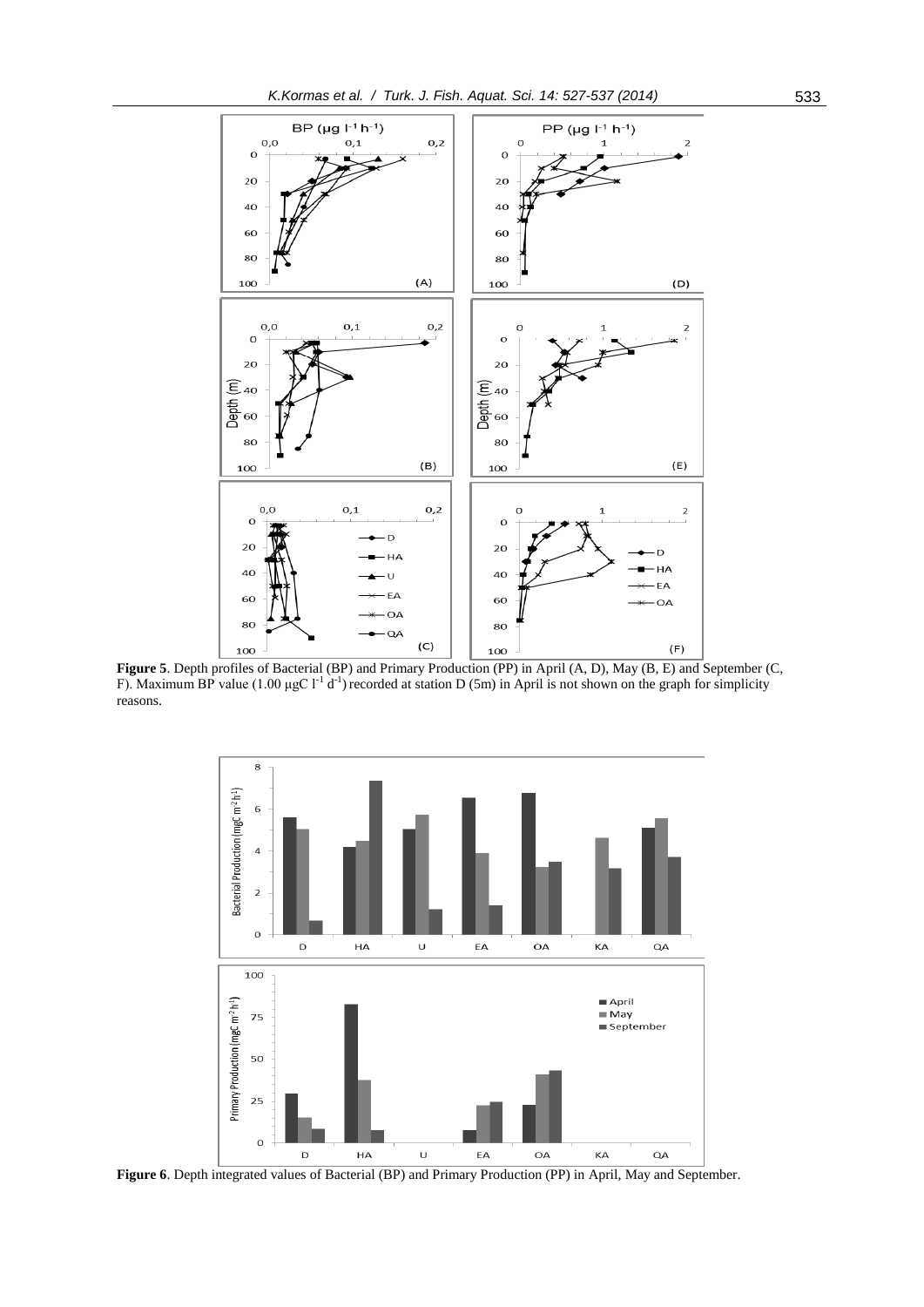eutrophic coastal area of the north Aegean Sea indicating that phytoplankton was most likely not in an active state of growth during the sampling period (Mihalatou and Moustaka-Gouni, 2002).

In the oligotrophic Mediterranean Sea picophytoplankton accounts on average for 59% of total chl-*a* and 65% of the primary production (Siokou-Frangou *et al*., 2010; Celik, 2013). In the Aegean Sea in particular, picophytoplankton was found to represent more than 71% of total chl-*a* (Siokou-Frangou *et al*., 2002; Zervoudaki *et al*., 2007). The percent contribution of pico-sized phytoplankton chlorophyll to total chlorophyll decreases in coastal areas where higher nutrient inputs are recorded (Mihalatou and Moustaka-Gouni, 2002, Bernardi Aubry *et al*., 2006; Šolić *et al*., 2010). In this study, we found that picophytoplankton accounted on average for 40% of total chl-*a*. However, seasonal and spatial variations were observed. For example, at the inner station D located close to the city of Volos, picophytoplankton represented 60% of total chl-*a* in spring. The same percentage was recorded at the outer station OA in autumn. It seems that after the first bloom, dominated by large-sized phytoplankton (nano- and/or microphytoplantkon), picoplankton gained more importance as primary producers of the ecosystem. Unfortunately, data on seasonal changes in species composition or biomass are lacking to confirm or reject this hypothesis.

The abundance of the various microbial components studied during this project fell within the range of values that characterize oligo- and mesotrophic ecosystems (heterotrophic bacteria 10<sup>5</sup>- $10^6$  ml<sup>-1</sup>, cyanobacteria  $10^3$ - $10^4$  ml<sup>-1</sup>, heterotrophic nanoflagellates  $10^3$  ml<sup>-1</sup> and ciliates  $10^1$ - $10^3$  I<sup>-1</sup>). Selected examples of this range of values in different areas of the Mediterranean Sea are presented in Table

2. Maximal values are higher than those recorded in the open ocean even during eutrophic conditions (Karayanni *et al.,*. 2005; Karayanni *et al*., 2008) but lower than those found along a nutrient gradient of other coastal ecosystems (e.g. Kopuz *et al.*, 2012; El-Serehy *et al.*, 2012). Bacterial production varied between 0.05 and 4.48  $\mu$ gC l<sup>-1</sup> h<sup>-1</sup>, reaching a maximum of 24.05  $\mu$ gC l<sup>-1</sup> d<sup>-1</sup> at station D (city of Volos) in April. These values compare well with those found in other areas of the Mediterranean (<0.03-3.20 μgC l<sup>-1</sup> d<sup>-1</sup>, (Christaki *et al.*, 1999; Van Wambeke *et al*., 2000; Van Wambeke *et al*., 2002; Tanaka *et al*., 2007; Zeri *et al*., 2009). Additonally, Umani et al. (2012) reported maximal BP values of 23.33  $\mu$ gC l<sup>-1</sup> d<sup>-1</sup> for the Gulf of Trieste (NE Adriatic Sea).

Maximum depth integrated primary production was measured in April/May indicating a spring bloom over the area. A second phytoplankton bloom was recorded in two out of four stations (EA, OA) in September. Depth integrated BP seems to be out of phase compared to PP, except at the inner station D where the maxima of the two parameters coincide. Bacterial production to primary production ratio (BP:PP) is below 19% during the spring/autumn bloom. These results compare well with data obtained in previous studies conducted in coastal areas during bloom periods (e.g. Lamy *et al*., 2006) and indicate that the two processes are not linked directly. However, a theoretical calculation of bacterial carbon demand based on bacterial growth efficiency equal to 20% (Van Wambeke *et al*., 2002) indicates that in general more than 40% of the PP is routed through bacteria. Moreover, this percentage is close or over 100% in 6 out of 12 samplings. Interestingly, in the outer part of the gulf (OA) as well as in the west, in proximity to sewage effluent (EA), BP maxima

| Area                                                    | <b>Bacteria</b>                      | Cyanobacteria             | Nanoflagellates                      | <b>Ciliates</b>                  | Reference                    |
|---------------------------------------------------------|--------------------------------------|---------------------------|--------------------------------------|----------------------------------|------------------------------|
|                                                         | $(x 10^5 ml^{-1})$                   | $(x 10^4 m l^1)$          | $(x 10^3 ml^{-1})$                   | $(L^{-1})$                       |                              |
| Vranjic Basin                                           | $6.1 - 9.3$                          |                           | $1.04 \pm 0.03$                      |                                  | Šolić et al., 2010           |
| (middle Adriatic)                                       |                                      |                           |                                      |                                  |                              |
| <b>Gulf of Venice</b>                                   |                                      | $\leq 18.88$ <sup>*</sup> |                                      |                                  | Bernardi Aubry et al., 2006  |
| (NW Adriatic)                                           |                                      |                           |                                      |                                  |                              |
| Levantine Basin                                         | $0.46 - 4.1$                         | $0.013 - 1.8$             | $9.9 - 1.0$ (PNF)                    | $7 - 325$                        | Tanaka et al., 2007          |
| (E Mediterranean)                                       |                                      |                           | $0.068 - 0.92$ (HNF)                 |                                  |                              |
| Thermaikos Gulf                                         | $9 - 68$                             | $0.1 - 1.06^*$            | < 0.65                               | $\leq$ 156000                    | Mihalatou and Moustaka-      |
| (E Mediterranean)                                       |                                      |                           |                                      |                                  | Gouni; 2002                  |
| Thau Lagoon                                             |                                      | $9^*$                     |                                      |                                  | Bec <i>et al.</i> , 2005     |
| (NW Mediterranean)                                      |                                      |                           |                                      |                                  |                              |
| Gulf of Lions                                           | $3-12$                               |                           |                                      |                                  | Van Wambeke et al., 2002     |
| (NW Mediterranean)                                      |                                      |                           |                                      |                                  |                              |
| N & S Aegean Sea                                        | $\leq$ 8.33 $\pm$ 3.93 <sup>**</sup> |                           | $\leq$ 1.43±0.92 (HNF) <sup>**</sup> | $\leq 417 \pm 111$ <sup>**</sup> | Siokou-Frangou et al., 2002  |
| Maliakos Gulf                                           | $0.00 - 25.4$                        |                           |                                      |                                  | Kormas et al., 1998          |
| (central Aegean Sea)                                    |                                      |                           |                                      |                                  |                              |
| Mediterranean Sea                                       | $0.10 - 8.63$                        |                           | $0.42 - 4.65$                        | 5-157                            | Christaki et al., 2011       |
| (longitudinal transect $34^{\circ}E \cdot 5^{\circ}E$ ) |                                      |                           |                                      |                                  |                              |
| NE Atlantic                                             | $0.64 - 21.7$                        | $0.01 - 9.8$              | $0.02 - 3.80$                        | 12-1900                          | Karayanni et al., 2005; 2008 |
| SE Black Sea                                            | 11.4-36.3                            | $0.04 - 65.8$             |                                      |                                  | Kopuz et al., 2012           |
| Gulf of Agaba                                           | 3.53-38.5                            |                           | 2.16-21.66 (HNF)                     | 2000-25000                       | El-Serehyet al., 2012        |
| $(N \text{Red} \text{Seq})$                             |                                      |                           | $0.10 - 2.00$ (PNF)                  |                                  |                              |
| Pagasitikos Gulf<br>$**$<br>.                           | $1.2 - 9.6$<br>1.100                 | $0.14 - 11.26$            | 1.7-11.30                            | 10-4210                          | This study                   |

**Table 2**. Abundance of bacteria, cyanobacteria, nanoflagellates and ciliates from coastal marine systems.

\*Total picophytoplankton, \*\*Mean integrated to 100m

PNF: autotrophic nanoflagellates; HNF heterotrophic nanoflagellates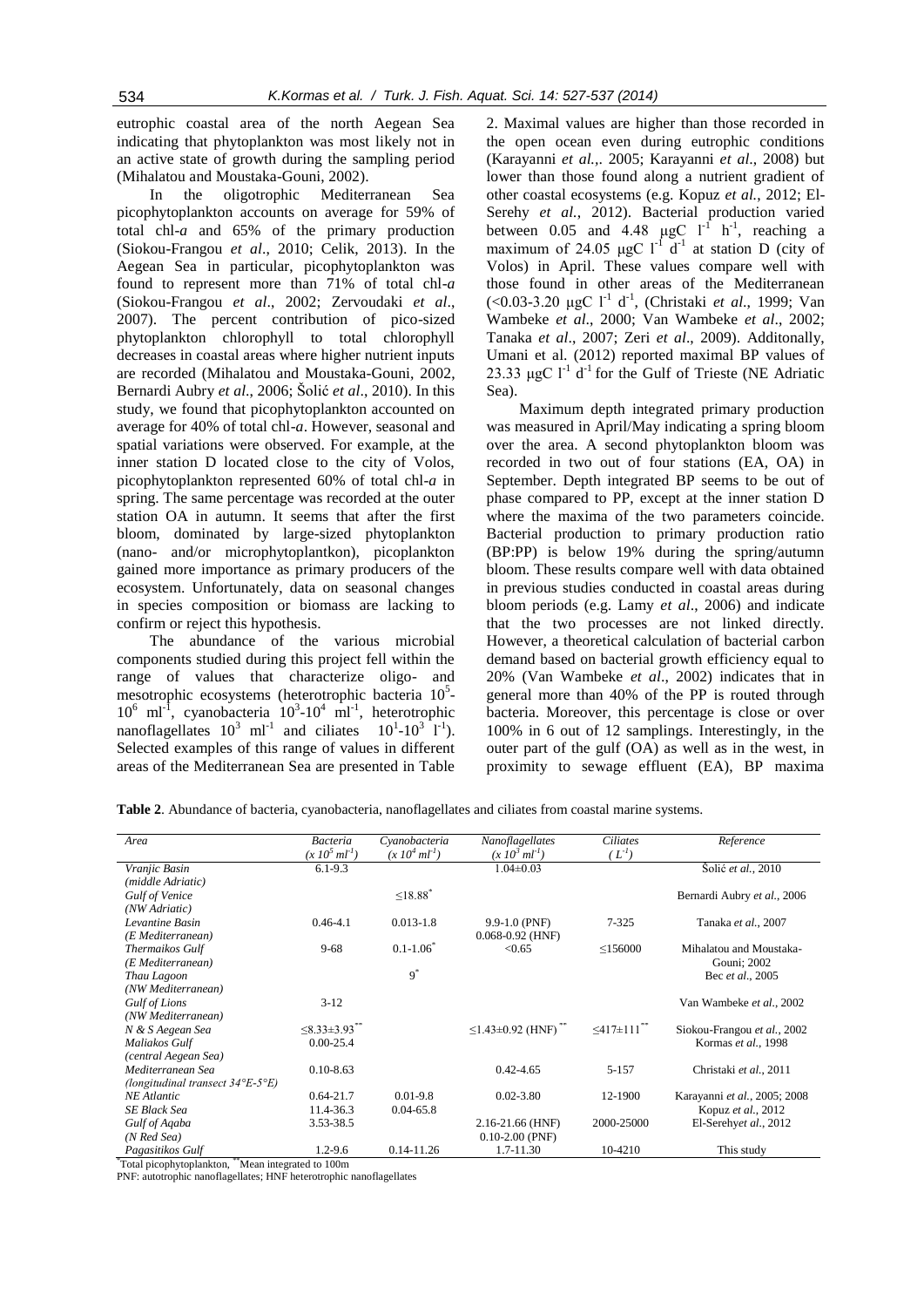occurred before PP maxima. It is possible that primary production at these sites in May is fueled by regenerated nutrients supplied by microbial decomposition of organic matter. A previous study in the Gulf of Lions in NW Mediterranean (Diaz and Raimbault, 2000) showed that the regenerative nitrogen fluxes are important during spring in this coastal area, and probably controlled phytoplankton growth.

A gradient of nutrients in the area of the sewage effluent was reported in an earlier study (Petihakis *et al*., 2005). However, in this study we did not observe a clear effect of nutrient inputs since all microbial parameters studied in U and EA were within the ranges obtained in the rest of the sampling stations. The early autumn phytoplankton bloom recorded in EA (and in OA as well) seems to be related to physical features that cause erosion of the wellestablished seasonal thermocline (Figure 2). For example, the bloom in EA was probably associated to the cyclonic circulation recorded in summer in the western part of the gulf (Petihakis *et al*., 2005) and which provided nutrient rich water at surface. On the contrary anticyclonic water movement in the east transfers nutrients and organic matter in depth. This event could explain the high depth integrated BP obtained in HA in September (176 mg C m<sup>-2</sup> d<sup>-1</sup>) when maxima in the rest of the stations ranged between 16 and 89 mg C m<sup>-2</sup> d<sup>-1</sup>.

At the inner part of the gulf (D) primary and bacterial productions are synchronized since both parameters showed a decreasing trend between April and May. There is accumulating evidence that the limiting nutrient for both phytoplankton and bacterioplankton in the Mediterranean is phosphorous (Van Wambeke *et al*., 2002; Estrada and Vaque, 2014) and that the two groups compete for inorganic nutrients. Vadstein et al. (2003) showed that bacteria experience stronger limitation than phytoplankton in different P concentrations. In an earlier study in Pagasitikos (Petihakis *et al*., 2005), maximal phosphate concentration (0.35µM) was recorded in the inner gulf leading probably to lower N:P ratios and changing the degree of P-limitation for both bacteria and phytoplankton compared to the other sampling sites. Besides industrial and agriculture and city effluents, Lake Karla is probably nourishing the area with nutrients and particularly with P, through a tunnel which outflows at the north part of Pagasitikos. The lake was drained in the 1960s but a small permanent marsh enriched with fertilizers, insecticides and pesticides remained in the area (Oikonomou *et al*., 2012).

In April, ciliate abundance reached its maximum (of the order of  $10^3$  L<sup>-1</sup>). Considering that large-sized phytoplankton (>2µm) dominated total chl-*a*, it could be assumed that ciliates, which can efficiently graze on this size class (e.g. Karayanni *et al*., 2005), acted as a direct link between primary production and higher trophic levels. Indeed, copepod abundance,

considered as the main ciliate predators, reached its maximum in April as well, and varied slightly in May (Pancucci-Papadopoulou and Christaki, 2000). Although data on heterotrophic nanoflagellate (HNF) abundance in April are lacking, the increased abundance of ciliates suggests a top-down control of HNF by ciliates. In May relaxed grazing pressure of ciliates on HNF results probably in an increase of bacterivory by nanoflagellates. A statistically significant relationship between HNF and bacterial abundance (R=0.512, P<0.05) and biomass (R=0.806, P<0.001) in May, suggests such a predator-prey dependence (Krstulovïc *et al*., 1995). The increase of temperature in May (Figure 2) is another factor that probably enhances HNF bacterivory (Šolić *et al*., 2009). In late summer-autumn conditions, when the abundance of different heterotrophic microbial components as well as of mesozooplankton decreases, hydrography probably played a more significant role in the fate of primary production compared to the April/May sampling.

## **Conclusion**

Pagasitikos Gulf, although influenced by anthropogenic activities (rural and industrial), is characterized as meso-/oligotrophic based on chl-*a* and primary production data. This finding is further supported by the high heterotrophic (bacterial) to autotrophic biomass ratio (H:A>4) which was calculated based on a chl-*a* to carbon ratio equal to 100, which is now suggested for oligotrophic ecosystems (Gasol *et al*., 1997). Hence, the results presented in this study indicated a typical microbial food web with recycling processes mediated by heterotrophs and particularly bacteria, crucial for maintaining the structure and functioning of the planktonic community of the gulf.

## **Acknowledgements**

This work was supported through the collaborative project of the Prefecture of Magnisia & The National Centre for Marine Research "Development of an integrated policy for the sustainable management of Pagasitikos Gulf. Pelagic, benthic ecosystems, ecotoxicology", coordinated by M.A. Pancucci-Papadopoulou and U. Christaki.

#### **References**

- Azam, F. and Malfatti, F. 2007 Microbial structuring of marine Ecosystems. Nature Reviews Microbiology, 5: 782–791 doi: 10.1038/nrmicro1747
- Bec, B., Husseini-Ratrema, J., Collos, Y., Souchu, P. and Vaquer, A. 2005. Phytoplankton seasonal dynamics in a Mediterranean coastal lagoon: emphasis on the picoeukaryote community. Journal of Plankton Research*,* 27: 881-894. doi:10.1093/plankt/fbi061
- Bernardi Aubry, F., Acri F., Bastianini, M., Pugnetti, A. and Social, G. 2006. Picophytoplankton Contribution to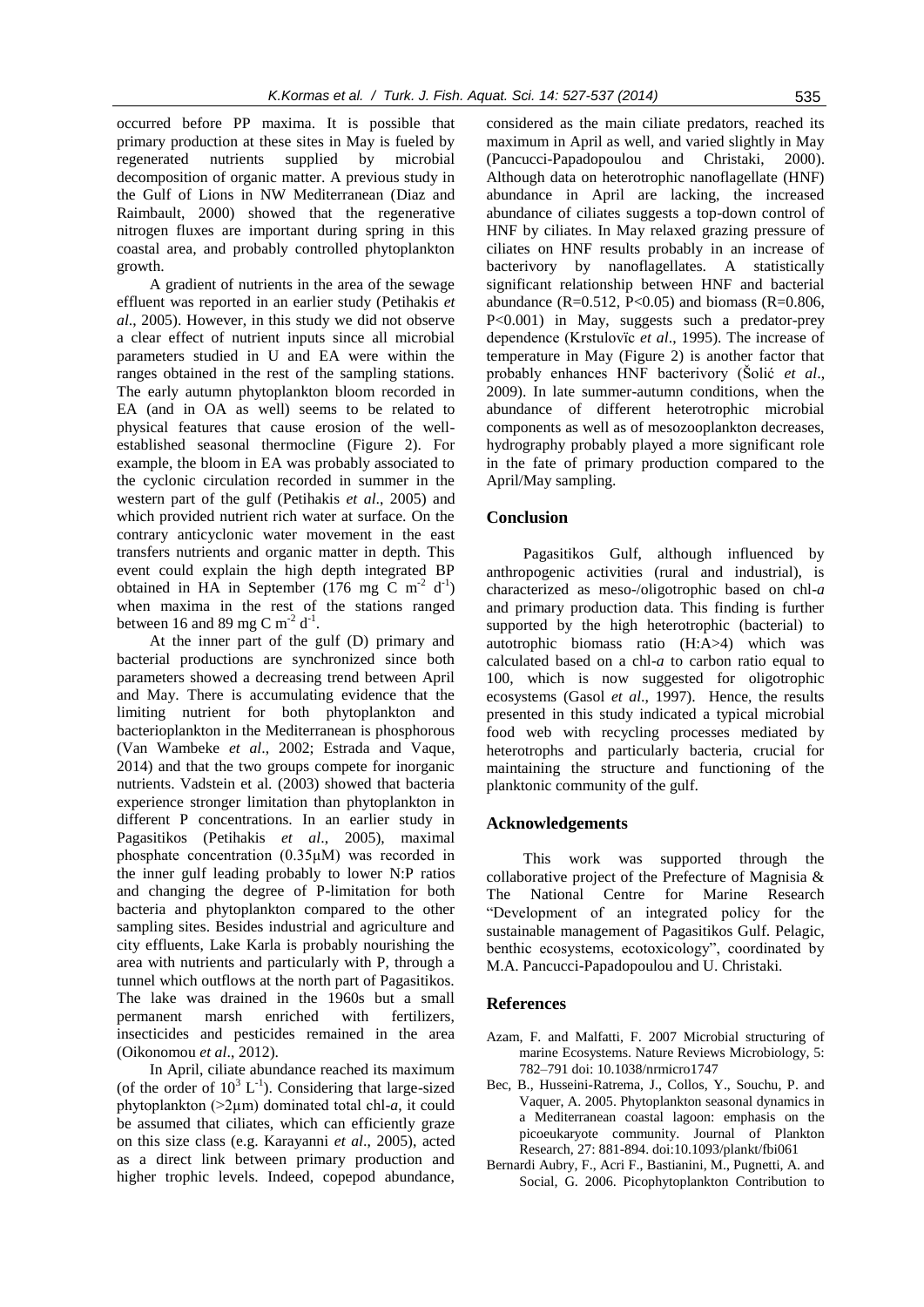Phytoplankton Community Structure in the Gulf of Venice (NW Adriatic Sea). International Review of Hydrobiology*,* 91: 51–70. doi:10.1016/j.jmarsys.2004.05.008

- Celik, K. 2013. The relationships between chlorophyll-a dynamics and certain physical and chemical variables in the temperate eutrophic Caygören Reservoir, Turkey. Iranian Journal of Fisheries Sciences, 12 (1): 127-139.
- Christaki, U., Van Wambeke, F. and Dolan, J.R. 1999. Nanoflagellates (Mixotrophs, Heterotrophs & Autotrophs) in the Oligotrophic Eastern Mediterranean: Standing Stocks, Bactivory and Relationships with Bacterial Production. Marine Ecology Progress Series, 181: 297-307. doi:10.3354/meps181297
- Christaki, U., Van Wambeke, F., Lefevre, D., Lagaria, A., Prieur, L., Pujo-Pay, M., Grattepanche, J.-D., Colombet, J., Psarra, S., Dolan, J.R., Sime-Ngando, T., Conan, P., Weinbauer, M.G. and Moutin, T. 2011. Microbial food webs and metabolic state across oligotrophic waters of the Mediterranean Sea during summer. Biogeosciences, 8: 1839-1852. doi:10.5194/bg-8-1839-2011
- Diaz, F. and Raimbault, P. 2000 Nitrogen regeneration and dissolved organic nitrogen release during spring in a NW Mediterranean coastal zone (Gulf of Lions): implications for the estimation of new production. Marine Ecology Progress Series, 197:51-65. doi:10.3354/meps197051
- El-Serehy, H.A., Al-Rasheid, K.A. and Shafik, H. 2012 Microbial loop populations: Their abundances and trophodynamics in the Gulf of Aqaba, Red sea. Turkish Journal of Fisheries and Aquatic Sciences, 12 (3): 565-573. doi:10.4194/1303-2712-v12\_3\_03
- Estrada, M. and Vaque, D. 2014. Microbial components. *In: Goffredo S, Dubinsky Z (2014)* The Mediterranean Sea. Its history and present challenges*.* Springer, Berlin: 87-111. doi: 10.1007/978-94-007-6704-1\_6
- Friligos, N. And Gotsis-Skretas, O. 1989. Eutrophication and red tide in Aegean coastal waters. Toxicological and Environmental Chemistry, 24: 171–180. doi: 10.1080/02772248909357487
- Friligos, N. 1987. Eutrophication assessment in Greek coastal waters. Toxicological and Environmental Chemistry, 15:185–196. doi:10.1080/02772248709357229
- Fukuda, R., Ogawa,H., Nagata, T. andKoike, I. 1998. Direct determination of carbon and nitrogen contents of natural bacteria assemblages in marine environments. Applied and Environmental Microbiology, 64: 3352- 3358.
- Gasol, J.M., del Giorgio, P.A. and Duarte, C.M. 1997. Biomass distribution in marine planktonic communities. Limnology and Oceanography, 42: 1353-1363.
- Giannakourou, A., Kormas, K., Pitta, P. and Christaki, U. 2005. Microbial ecology. In: State of the Hellenic marine environment. E. Papathanassiou, Zenetos, A. (Eds.) SoHelMe. State of the Hellenic Marine Environment. HCMR Publ.: 182-186.
- Gotsis-Skretas, O. 1995. Mucilage appearance in Greek waters during 1982-1994. Science of the Total Environment, 165: 229-230.
- Ignatiades, L. 2005. Scaling the trophic status of the Aegean Sea, eastern Mediterranean. Journal of Sea Research*,* 54: 51– 57. doi:10.1016/j.seares.2005.02.010
- Karayanni, H., Christaki, U., Van Wambeke, F., Denis, M. and Moutin, T. 2005. Influence of ciliated protozoa and heterotrophic nanoflagellates on the fate of primary production in the northeast Atlantic Ocean. Journal of Geophysical Research 110: C07S15, doi:10.1029/2004JC002602
- Karayanni H., Christaki U., Van Wambeke F., Thyssen M. and Denis M. 2008. Heterotrophic nanoflagellate and ciliate bacterivorous activity and growth in the northeast Atlantic Ocean: a seasonal mesoscale study. Aquatic Microbial Ecology, 51: 169-181. doi: 10.3354/ame01181
- Kirchman, D., K'nees, E. and Hodson, R. 1985. Leucine Incorporation and Its Potential as a Measure of Protein Synthesis by Bacteria in Natural Aquatic Systems. Applied and Environmental Microbiology*,*  49: 599-607.
- Kirchman, D.L. 1993. Leucine incorporation as a measure of biomass production by heterotrophic bacteria. In: Handbook of methods in aquatic microbial ecology. P.F. Kemp, Sherr BF, Sherr EB, Cole JJ (Eds) Lewis Publishers, Ann Arbor: 509-512.
- Koliou-Mitsou, A. 2000. Development of an integrated policy for the sustainable management of Pagasitikos Gulf. Research report. Public Company of Water Resources, Volos, Magnisia.
- Kopuz, U., Feyzioglu, A.M. and Agirbas, E. 2012. Picoplankton dynamics during late spring 2010 in the south-eastern Black Sea. Turkish Journal of Fisheries and Aquatic Sciences, 12: 397-405. doi:10.4194/1303-2712-v12\_2\_28
- Kormas, K.A., Kapiris, K., Thessalou-Legaki, M. and Nicolaidou, A. 1998. Quantitative relationships between phytoplankton, bacteria and protists in an Aegean semi-enclosed embayment (Maliakos Gulf, Greece). Aquatic Microbial Ecology, 15: 255-264. doi:10.3354/ame015255
- Krstulovïc, N., Šolić, M. and Marasovic, I. 1995. Regulation of bacterial abundance along the trophic gradient in the central Adriatic. Rapp. Comm. ml. Mer Médit*.,* 35: 352-353.
- Lamy, D., Artigas, L.F., Jauzein, C., Lizon, F. and Cornille, V. 2006. Coastal bacterial viability and production in the eastern English Channel: A case study during a Phaeocystis globosa bloom. Journal of Sea Research, 56: 227 – 238. doi:10.1016/j.seares.2006.04.003
- Mihalatou, H.M. and Moustaka-Gouni, M. 2002. Pico-, nano-, microplankton abundance and primary productivity in a eutrophic coastal area of the Aegean Sea, Mediterranean. International Review of Hydrobiology*,* 87: 439-456. doi:10.1002/1522- 2632(200207)87:4<439::AID-IROH439>3.0.CO;2-3
- Oikonomou, A., M. Jatsiapi, H. Karayanni, M. Moustaka-Gouni and Kormas K.A., 2012. Plankton microorganisms coinciding with two consecutive mass fish kills in a newly reconstructed lake. The Scientific World Journal, Article ID: 504135, doi:10.1100/2012/504135
- Pancucci-Papadopoulou, M.A. and Christaki, U. 2000. Development of an integrated policy for the sustainable management of Pagasitikos Gulf. Pelagic, benthic ecosystems, ecotoxicology. Research report. National Center of Marine Research, Athens.
- Petihakis, G., Triantafyllou, G., Pollani, A., Koliou, A. and Theodorou, A. 2005. Field data analysis and application of a complex water column biogeochemical model in different areas of a semi-